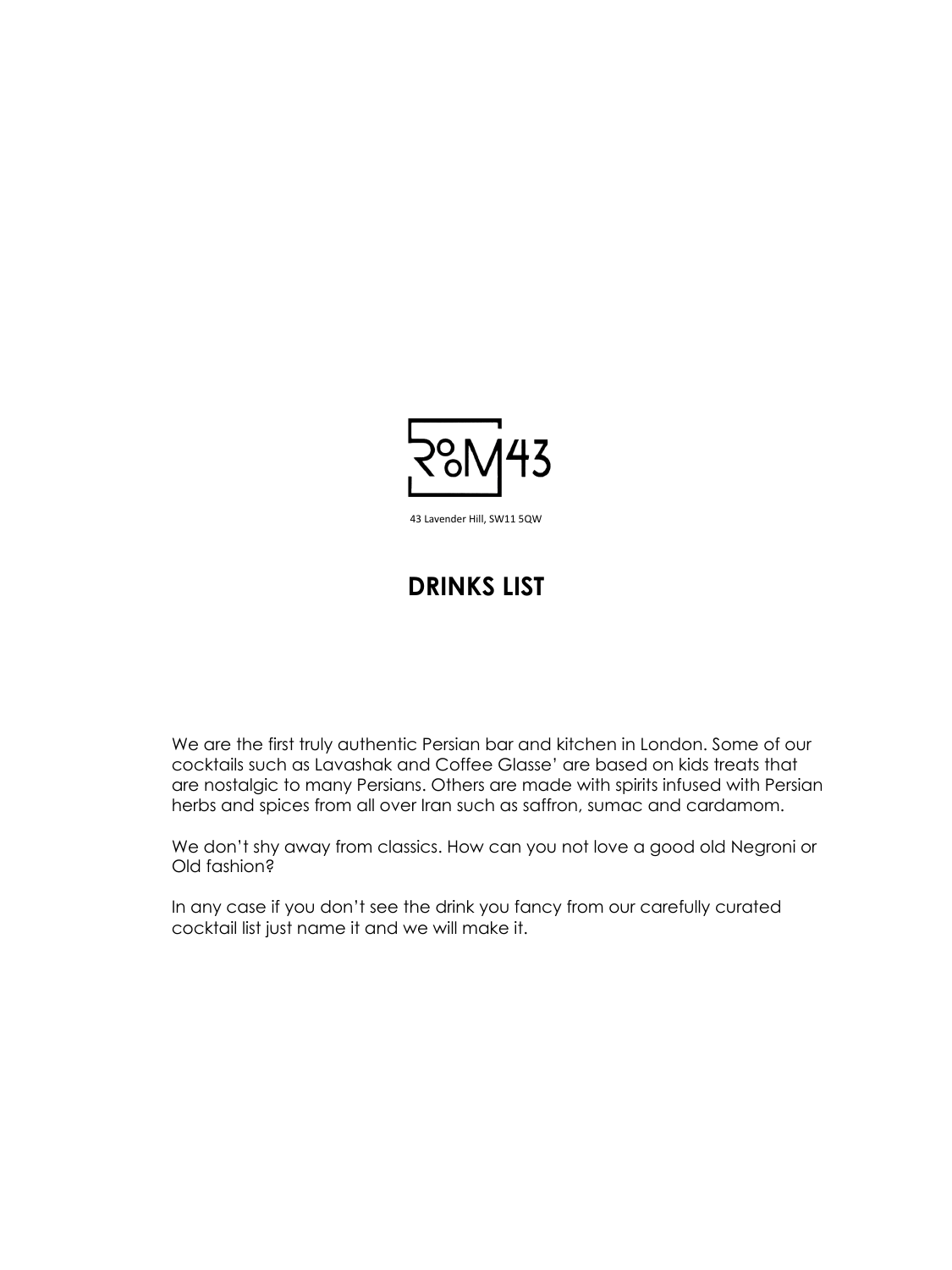LIGHT

RICH

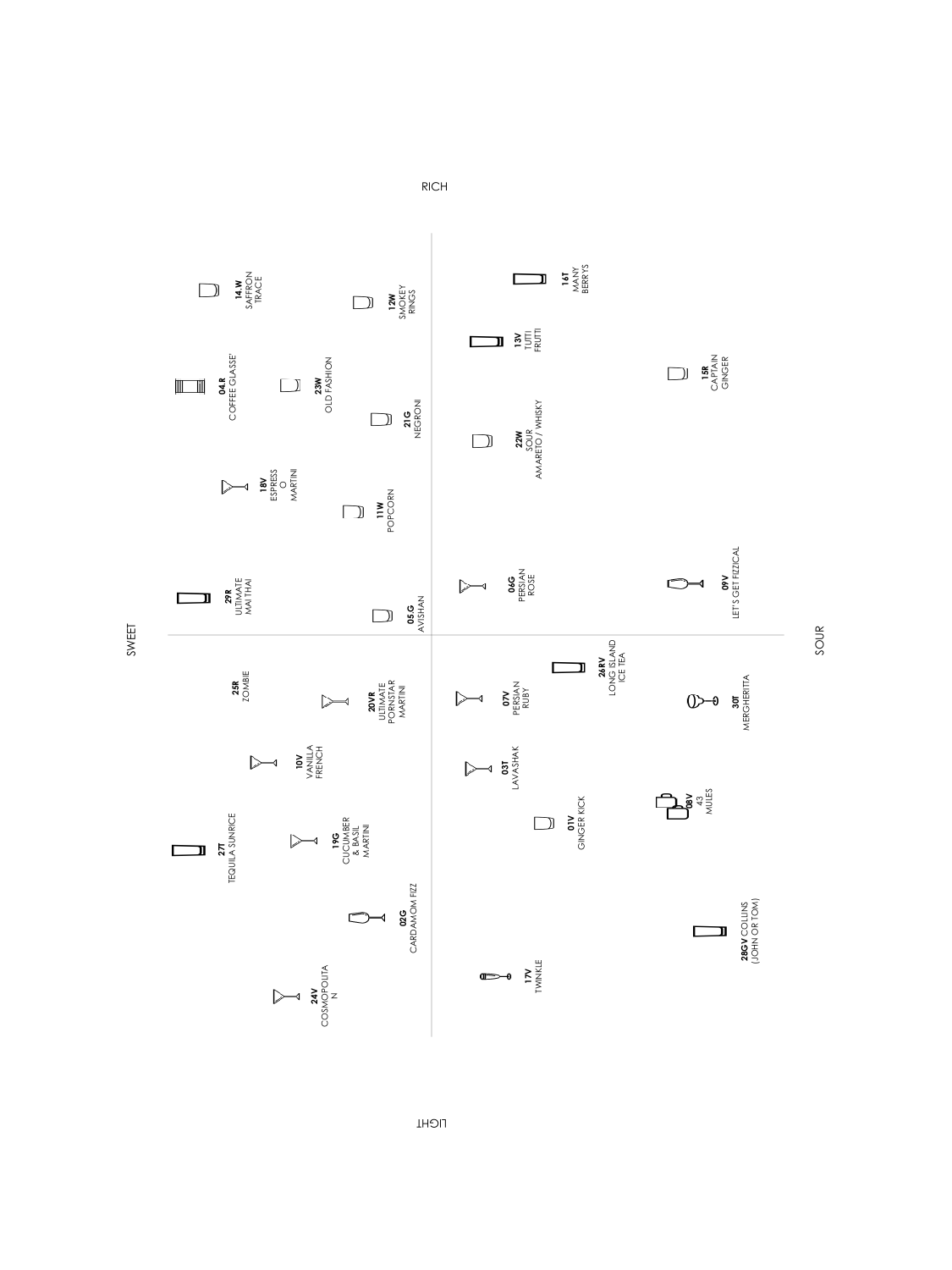### **SIGNATURES £10.20**

**01.V** GINGER KICK Vodka infused with ginger, fresh lime juice, Honey, sumac and chilli on the rim **02.G** CARDAMOM FIZZ Gin infused with cardamom pods, elderflower liquor, lemon juice topped with soda water **03.T** LAVASHAK Olmeca Blanco tequila, Cointreau orange liquor, barberry syrup, fresh lime juice, and pomegranate juice **04.R** COFFEE GLASSE' Spiced rum, Mr Black coffee liquor, vanilla syrup, fresh coffee, vanilla ice cream and crushed pistachios **05.G** AVISHAN Beefeater gin, lemon juice, Angostura bitters, Angostura orange bitters, and Foam of thyme, apricot and egg white **06.G** PERSIAN ROSE Beefeater gin, fresh lemon juice, Maraschino liquor, rose water and agave syrup **07.V** PERSIAN RUBY Tovaritch vodka, fresh lime juice, pomegranate juice, crème de cassis **08.V** 43 MULES Tovaritch vodka, lime juice, simple syrup, pomegranate juice and ginger beer **09.V** LET'S GET FIZZICAL Tovaritch vodka, mango syrup and passion Fruit, topped with prosecco **10.V** VANILLA FRENCH Tovaritch vodka, vanilla syrup, Chambord,

| 10. V   | VANILLA FRENCH        | raspberry liquor, pineapple juice,                                                       |
|---------|-----------------------|------------------------------------------------------------------------------------------|
| 11.W    | <b>POPCORN</b>        | Jack Daniels, Popcorn syrup, fresh lemon juice<br>and egg white                          |
| 12.W    | <b>SMOKE RINGS</b>    | Buffalo Trace Bourbon, sweet vermouth and<br>agave syrup served smoked                   |
| 13. V   | <b>TUTTI FRUTTI</b>   | Vodka, Crème de cassis, fresh lime juice,<br>raspberry syrup, pineapple& cranberry juice |
| 14.W    | <b>SAFFRON TRACE</b>  | Buffalo Trace Bourbon, rose water, saffron, fresh<br>cream and dash of lemon             |
| 15.R    | <b>CAPTAIN GINGER</b> | Captain Morgan spiced Rum, Aperol, fresh lime<br>juice, simple syrup and fresh ginger    |
| $16.$ T | <b>MANY BERRYS</b>    | Olmeca Blanco tequila, Crème De Mure, fresh<br>lime juice and raspberry syrup            |

#### **SOME OF OUR FOOD CONTAIN ALLERGENS. PLEASE SPEAK TO A MEMBER OF STAFF FOR MORE INFORMATION.**

**All prices are subject to a discretionary 12.5% service charge**



43 Lavender Hill, SW11 5QW

### **COCKTAIL LIST**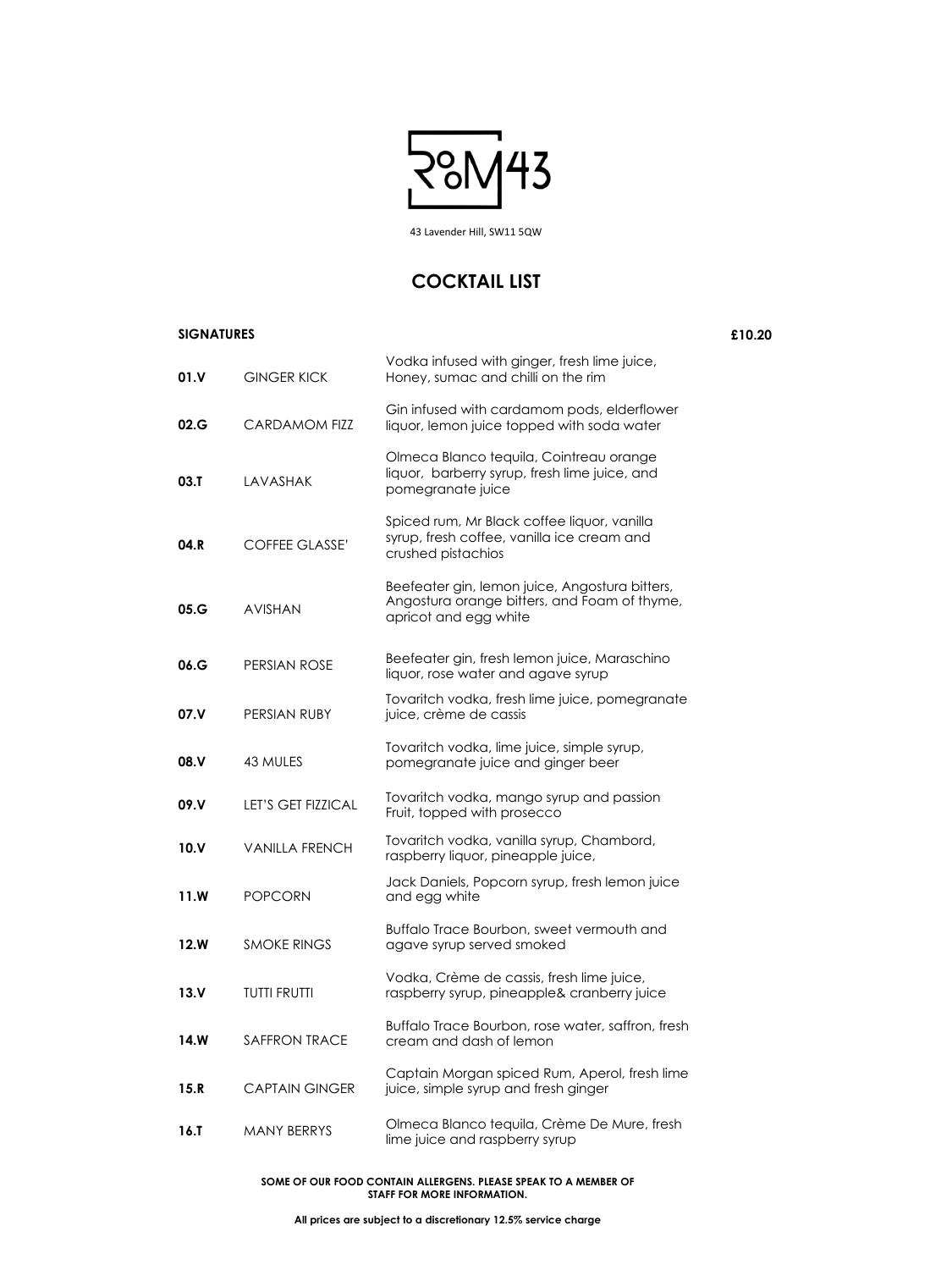| <b>CLASSICS</b> |                                               |                                                                                                                                                                   | £10.20 |
|-----------------|-----------------------------------------------|-------------------------------------------------------------------------------------------------------------------------------------------------------------------|--------|
| 17. V           | <b>TWINKLE</b>                                | Tovaritch vodka, elderflower liquor, fresh lime juice,<br>topped with Prosecco                                                                                    |        |
| 18. V           | <b>ESPRESSO MARTINI</b>                       | Tovaritch vodka, Mr Black coffee liquor, vanilla<br>syrup, fresh espresso                                                                                         |        |
| 19.G            | <b>CUCUMBER &amp; BASIL</b><br><b>MARTINI</b> | Gin infused with cucumber, Elderflower liquor, fresh<br>basil leaves, simple syrup, fresh lime juice                                                              |        |
| <b>20.VR</b>    | ULTIMATE PORNSTAR<br><b>MARTINI</b>           | Tovaritch vodka, Malibu coconut rum, pineapple<br>juice, passion fruit syrup, Prosecco                                                                            |        |
| 21.G            | <b>NEGRONI</b>                                | Beefeater gin, Campari orange bitter liquor, sweet<br>vermouth                                                                                                    |        |
| <b>22.W</b>     | SOUR                                          | Fresh lime juice, fresh lemon juice, simple syrup,<br>(AMARETO / WHISKY) splash of grenadine, egg white                                                           |        |
| 23.W            | <b>OLD FASHIONED</b>                          | Buffalo trace bourbon, simple syrup, Angostura<br>bitter, orange oil                                                                                              |        |
| 24.V            | <b>COSMOPOLITAN</b>                           | Tovaritch vodka, Cointreau orange liquor, fresh<br>lime juice and cranberry juice                                                                                 |        |
| 25.R            | <b>ZOMBIE</b>                                 | Captain Morgan dark and white rum, Apricot<br>Brandy, fresh lime juice, pineapple juice and<br>grenadine                                                          |        |
| <b>26.RV</b>    |                                               | Tovaritch vodka, Captain Morgan white rum,<br>Beefeater dry gin, Olmeca Blanco tequila,<br>LONG ISLAND ICE TEA Cointreau orange liquor, fresh lemon juice, topped |        |

| $27.$ T      | <b>TEQUILA SUNRISE</b>          | Olmeca Blanco tequila, Cointreau orange liquor,<br>Orange juice, grenadine     |
|--------------|---------------------------------|--------------------------------------------------------------------------------|
| <b>28.GV</b> | <b>COLLINS</b><br>(JOHN OR TOM) | Gin or Vodka, fresh lime juice, fresh lemon juice,<br>simple syrup             |
| 29.R         | UPGRADE MAI THAI                | Captain Morgan Dark Rum, Disarono, orange<br>juice, pineapple juice, grenadine |
| 30.1         | <b>MARGARITA</b>                | Olmeca Blanco tequila, Cointreau orange liquor,<br>fresh lime juice            |

#### **SOME OF OUR FOOD CONTAIN ALLERGENS. PLEASE SPEAK TO A MEMBER OF STAFF FOR MORE INFORMATION.**

**All prices are subject to a discretionary 12.5% service charge**



43 Lavender Hill, SW11 5QW

### **COCKTAIL LIST**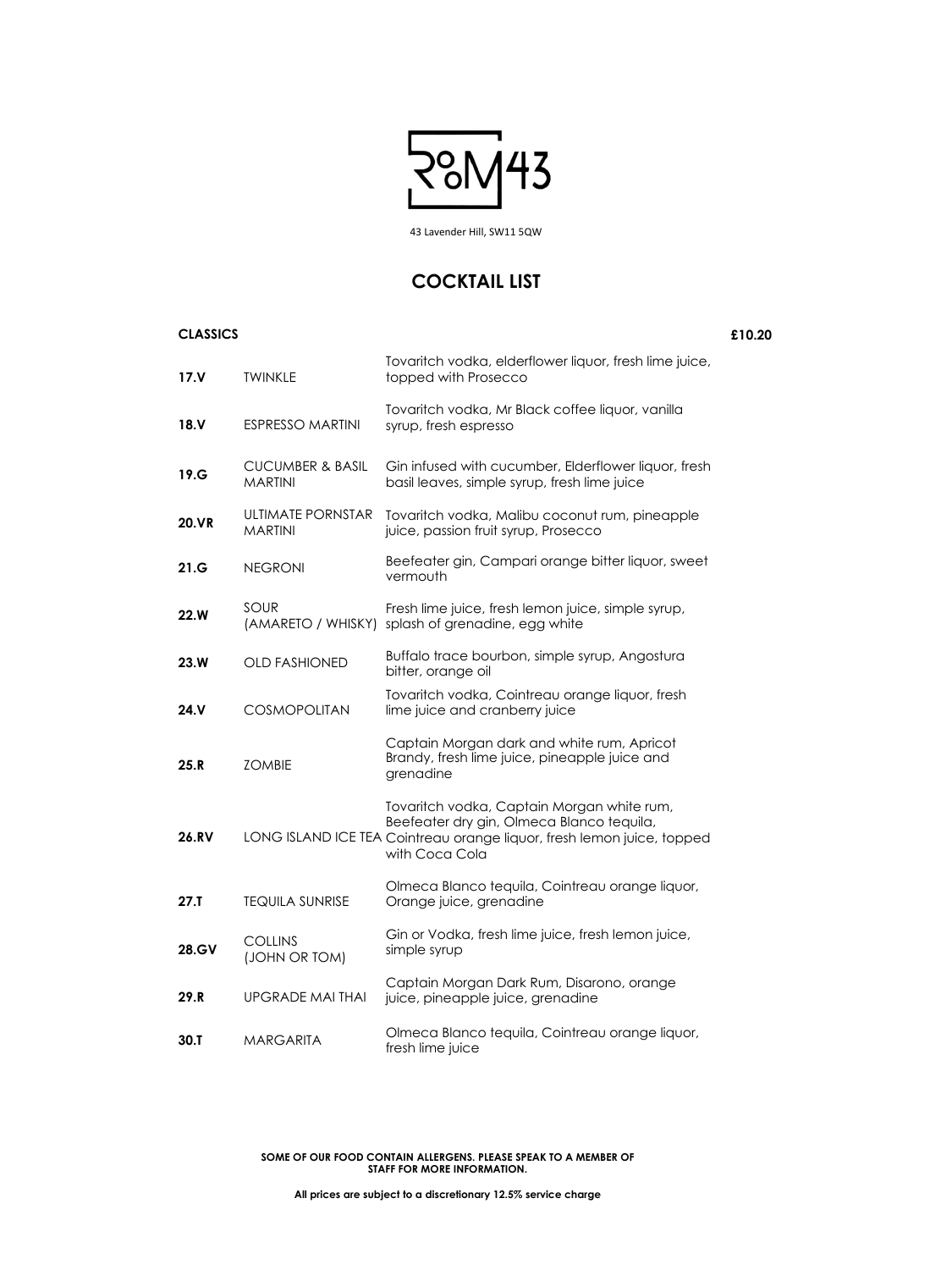| <b>WHITE WINE</b>                                  | <b>REGION/COUNTRY</b>             | 125m | 175m | <b>BOTTLE</b> |
|----------------------------------------------------|-----------------------------------|------|------|---------------|
| Vidriada Airen                                     | SPAIN                             | 4.5  | 5.9  | 22.9          |
| Definition Pinot Grigio Delle Venezia ITALY        |                                   | 5.5  | 6.7  | 24.9          |
| <b>Fuego Chardonnay</b>                            | <b>CENTRAL VALLE/ CHILE</b>       | 5.7  | 7.2  | 28.9          |
| KoKaKo Sauvignon Blanc                             | MARLBOROUGH/NEW<br><b>ZEALAND</b> | 5.9  | 7.6  | 33.0          |
| Macon Vill La Cave D'Aze                           | <b>FRANCE</b>                     |      |      | 37.0          |
| <b>RED WINE</b>                                    |                                   |      |      |               |
| Marques del Puente Nuevo<br>Tempranillo - Garnacha | SPAIN                             | 4.5  | 5.9  | 22.9          |
| Beauté du Sud Malbec                               | <b>FRANCE</b>                     | 5.2  | 6.6  | 26.9          |
| King Rabbit Merlot                                 | <b>FRANCE</b>                     | 5.7  | 7.2  | 29.5          |
| Rioja Baron de Ebro                                | Spain                             |      |      | 38.0          |
| <b>ROSE</b>                                        |                                   |      |      |               |
| Jas des Vignes                                     | <b>FRANCE</b>                     | 5.0  | 7.0  | 26.0          |

**SPARKLING**

| Valento Spumante Prosecco | ITALY         | 30 |
|---------------------------|---------------|----|
| <b>Bollinger</b>          | <b>FRANCE</b> | 83 |

#### **SOME OF OUR FOOD CONTAIN ALLERGENS. PLEASE SPEAK TO A MEMBER OF STAFF FOR MORE INFORMATION.**

**All prices are subject to a discretionary 12.5% service charge**



43 Lavender Hill, SW11 5QW

### **WINE LIST**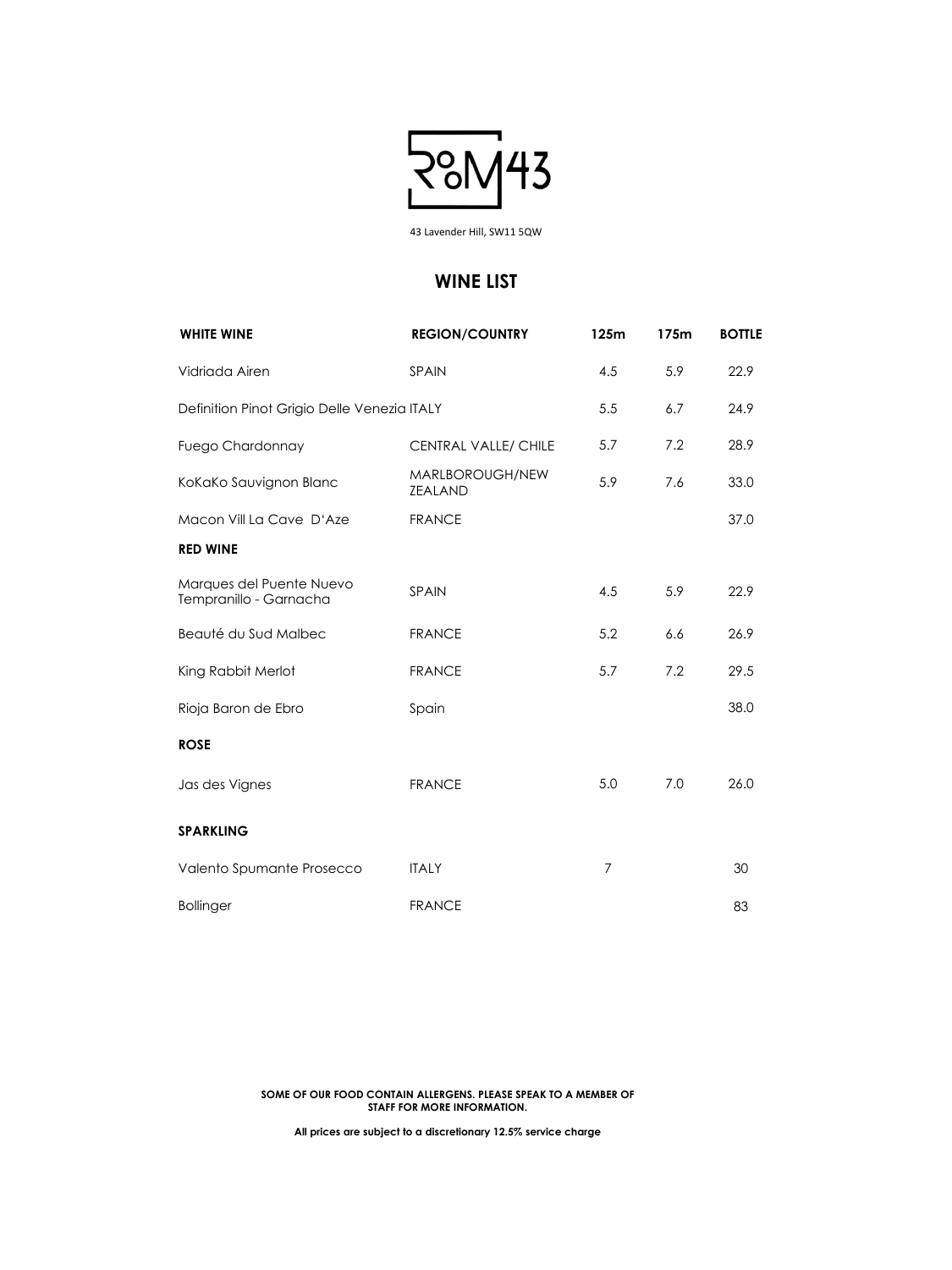|                                                    | <b>REGION/COUNTRY</b>  | <b>SIZE</b> | £   |
|----------------------------------------------------|------------------------|-------------|-----|
| <b>DRAUGHT</b>                                     |                        |             |     |
| Belleville London Steam Lager 4.5% Balham, ENGLAND |                        | <b>PINT</b> | 5.2 |
| Belleville Picnic Session IPA 4.6%                 | <b>Balham, ENGLAND</b> | <b>PINT</b> | 5.5 |
|                                                    |                        |             |     |
| <b>BOTTLES</b>                                     |                        |             |     |
| Asahi Beer                                         | <b>JAPAN</b>           | <b>33cl</b> | 4.5 |
| Lawless village IPA (Gluten free)<br>4.5%          | Edinburgh, SCOTLAND    | 33cl        | 5.6 |
| <b>Curious Cider</b>                               | <b>England Kent</b>    | 33cl        | 4.9 |
| Non Alcoholic Beer Peroni                          | <b>Italy</b>           | 33cl        | 4.5 |

#### **SOME OF OUR FOOD CONTAIN ALLERGENS. PLEASE SPEAK TO A MEMBER OF STAFF FOR MORE INFORMATION.**

**All prices are subject to a discretionary 12.5% service charge**



43 Lavender Hill, SW11 5QW

### **BEER LIST**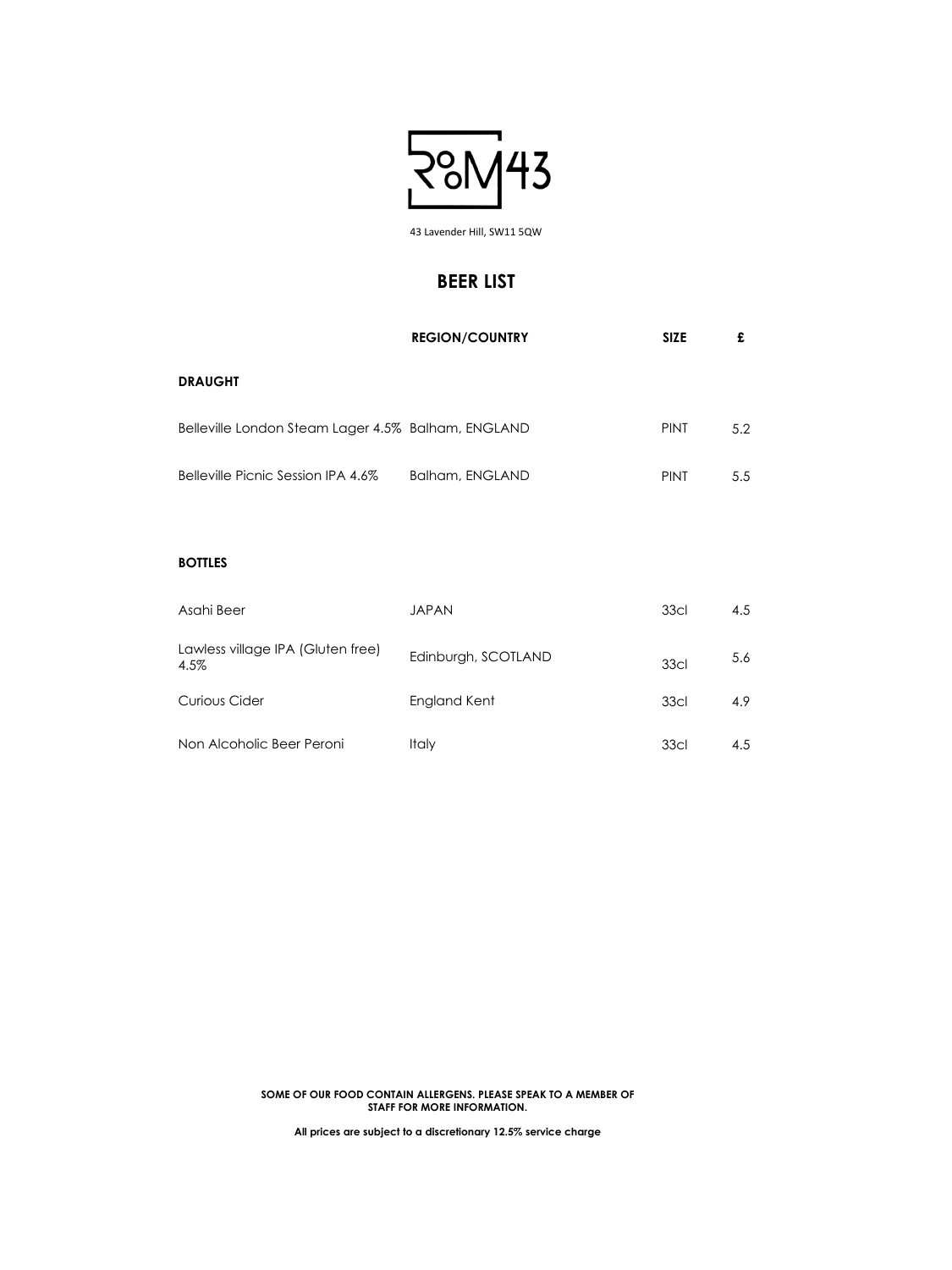| <b>VODKA</b>                          | <b>REGION/COUNTRY</b>         | 25ml | 50ml |
|---------------------------------------|-------------------------------|------|------|
| Tovaritch                             | <b>RUSSIA</b>                 | 5.1  | 7.4  |
| Our/London Vodka                      | Hackney,<br><b>ENGLAND</b>    | 7.3  | 13.9 |
| Beluga                                | <b>RUSSIA</b>                 | 5.7  | 10.4 |
| <b>GIN</b>                            |                               |      |      |
| <b>Beefeater Dry Gin</b>              | Kennington,<br><b>ENGLAND</b> | 5.1  | 7.4  |
| <b>Beefeater Pink Gin</b>             | Kennington,<br><b>ENGLAND</b> | 5.3  | 7.5  |
| <b>Opihr Oriental Spiced Gin</b>      | Warrington,<br><b>ENGLAND</b> | 5.3  | 8.9  |
| King of Soho Gin                      | Soho, ENGLAND                 | 6.0  | 9.1  |
| East London Liquor Co Premium No 2    | Mile End,<br><b>ENGLAND</b>   | 6.3  | 9.8  |
| Hendrick's                            | SCOTLAND                      | 5.9  | 9.5  |
| D1 Gin                                | London ENGLAND                | 5.8  | 8.9  |
| <b>WHISKEY</b>                        |                               |      |      |
| <b>Jack Daniels</b>                   | <b>USA</b>                    | 4.2  | 7.1  |
| <b>Buffalo Trace Kentucky Bourbon</b> | <b>USA</b>                    | 4.5  | 7.8  |
| Sazerac Straight Rye                  | <b>USA</b>                    | 6.7  | 12.4 |
| Jameson RedBreast Irish Whiskey       | Cork, IRELAND                 | 6.1  | 11.3 |
| Jamerson                              | Cork, IRELAND                 | 5    | 7.5  |
| Laphroaig Islay Malt 10 Year Old      | Islay, SCOTLAND               | 5.7  | 9.9  |
| <b>Glenlivet Founders Reserve</b>     | Speyside,<br>SCOTLAND         | 4.8  | 8.8  |

**TEQUILA**

| ILWUILA                        |                                     |     |                 |
|--------------------------------|-------------------------------------|-----|-----------------|
| Olmeca Blanco 70cl             | <b>MEXICO</b>                       | 5   | 8.5             |
| El Jimador Reposado Tequila    | <b>MEXICO</b>                       | 5   | 8.5             |
| Don Julio Reposado             | <b>MEXICO</b>                       | 5.5 | 10 <sup>°</sup> |
|                                |                                     |     |                 |
| <b>RUM</b>                     |                                     |     |                 |
| Captain Morgan Silver          | Kingston, JAMAICA                   | 4.1 | 6.4             |
| Captain Morgan Dark            | Kingston, JAMAICA                   | 4.3 | 7.8             |
| Captain Morgan Spiced          | Kingston, JAMAICA                   | 5.2 | 8.7             |
| Zacapa 23                      | <b>GUATEMALA</b>                    | 6.0 | 11.0            |
| East London Liquor Co Demerara | Mile End,<br><b>ENGLAND</b>         | 4.3 | 7.8             |
| <b>Barcelo Imperial Rum</b>    | <b>DOMINICAN</b><br><b>REPUBLIC</b> | 5.3 | 9.6             |
| Diplomatico Reserva Exclusiva  | <b>VENEZUELA</b>                    | 5.5 | 9.5             |

#### **SOME OF OUR FOOD CONTAIN ALLERGENS. PLEASE SPEAK TO A MEMBER OF STAFF FOR MORE INFORMATION.**

**All prices are subject to a discretionary 12.5% service charge**



43 Lavender Hill, SW11 5QW

### **SPIRIT LIST**